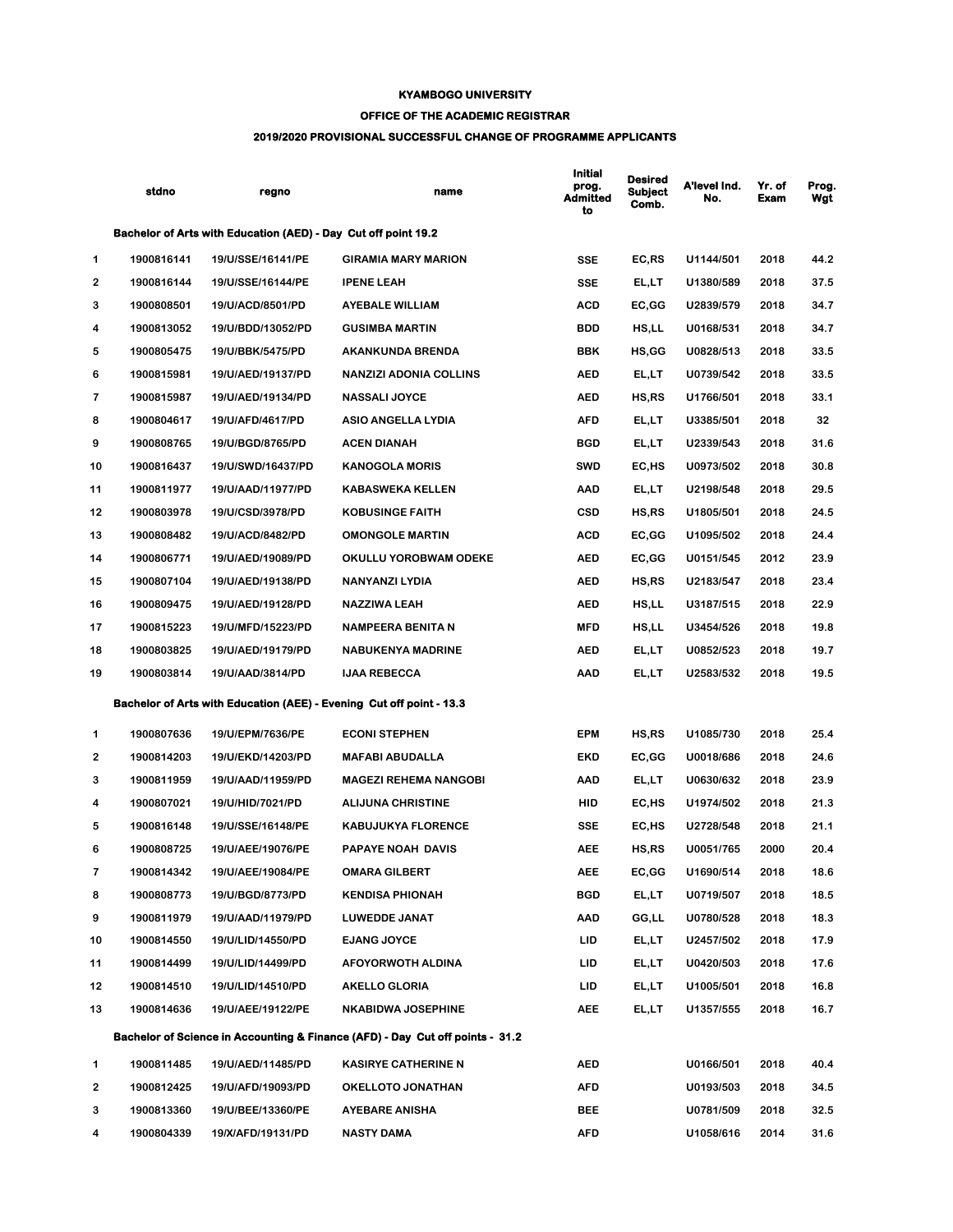## **Bachelor of Science in Accounting & Finance (AFE) - Eve Cut off point 21.5**

| 1                                                                         | 1900803049 | 19/U/AFE/19124/PE                                               | <b>NIWAGABA MICHAEL</b>                                                       | <b>AFE</b> | U0034/609 | 2018 | 32.3 |  |  |
|---------------------------------------------------------------------------|------------|-----------------------------------------------------------------|-------------------------------------------------------------------------------|------------|-----------|------|------|--|--|
| 2                                                                         | 1900805318 | 19/U/BBK/5318/PD                                                | <b>MUHWEZI BOAZ</b>                                                           | BBK        | U1216/503 | 2018 | 31.2 |  |  |
| 3                                                                         | 1900810043 | 19/U/AFE/19074/PE                                               | <b>RUBANGAKENE ISAAC</b>                                                      | <b>AFE</b> | U0746/585 | 2018 | 29.5 |  |  |
| 4                                                                         | 1900810215 | 19/U/MSD/10215/PD                                               | <b>KATO DEMIAS</b>                                                            | <b>MSD</b> | U0403/531 | 2017 | 29.2 |  |  |
| 5                                                                         | 1900810077 | 19/U/AFE/19159/PE                                               | <b>NAMAGEMBE RONAH I</b>                                                      | <b>AFE</b> | U0055/702 | 2018 | 29.2 |  |  |
| 6                                                                         | 1900810017 | 19/U/MSD/10017/PD                                               | <b>KOMUGISHA ANITAH</b>                                                       | <b>MSD</b> | U0009/552 | 2018 | 27.4 |  |  |
| 7                                                                         | 1900809468 | 19/U/ASD/9468/PD                                                | ATUGONZA CYNTHIA                                                              | ASD        | U0197/528 | 2018 | 26.4 |  |  |
| 8                                                                         | 1900805455 | 19/U/BBK/5455/PD                                                | <b>KIYINGI MOSES</b>                                                          | BBK        | U0107/529 | 2018 | 26.3 |  |  |
| 9                                                                         | 1900806008 | 19/U/AFE/19188/PE                                               | NABAWANGA REHMAH NABBANJA                                                     | <b>AFE</b> | U0630/618 | 2018 | 26.2 |  |  |
| 10                                                                        | 1900802459 | 19/U/AFE/19033/PE                                               | <b>ZESILO DAN</b>                                                             | <b>AFE</b> | U1107/635 | 2018 | 26.1 |  |  |
| 11                                                                        | 1900816334 | 19/U/AFE/19184/PE                                               | NABIKOLO JOVIA                                                                | <b>AFE</b> | U2729/522 | 2018 | 25.3 |  |  |
| 12                                                                        | 1900814220 | 19/U/EKD/14220/PD                                               | <b>MUGABE HENRY</b>                                                           | EKD        | U0752/564 | 2018 | 24.7 |  |  |
| 13                                                                        | 1900816320 | 19/U/SWD/16320/PE                                               | <b>KESIIME PAMELLA</b>                                                        | <b>SWD</b> | U2024/502 | 2018 | 24.6 |  |  |
| 14                                                                        | 1900815334 | 19/U/AFE/19057/PE                                               | <b>SUUBI ISAAC</b>                                                            | <b>AFE</b> | U0018/535 | 2018 | 22.9 |  |  |
| 15                                                                        | 1900813483 | 19/U/BEK/13483/PD                                               | <b>AINOMUGISHA LENAH</b>                                                      | <b>BEK</b> | U1017/507 | 2018 | 22.7 |  |  |
| 16                                                                        | 1900812986 | 19/U/BDD/12986/PD                                               | <b>KEMIGISA HELLEN</b>                                                        | <b>BDD</b> | U1121/560 | 2018 | 22.3 |  |  |
| Bachelor of Automotive & Power Engineering (APE) - Eve Cut off point 34.2 |            |                                                                 |                                                                               |            |           |      |      |  |  |
| 1                                                                         | 1900803599 | 19/U/BMD/3599/PD                                                | KASURRA JOSHUA GRIVIN                                                         | BMD        | U0962/543 | 2018 | 37.3 |  |  |
| $\overline{2}$                                                            | 1900801088 | 19/U/APE/19183/PE                                               | <b>NABIRYE RITAH</b>                                                          | <b>APE</b> | U0956/819 | 2018 | 37.5 |  |  |
|                                                                           |            | Bachelor of Architecture (ARD) - Day Cut off point 42.6         |                                                                               |            |           |      |      |  |  |
| 1                                                                         | 1900801263 | 19/U/ODA/1263/PE                                                | <b>MUKIIBI ABDUL</b>                                                          | ODA        | U0307/502 | 2013 | 44   |  |  |
|                                                                           |            | Bachelor of Business Administration (BBK) - Day Cut off 25.3    |                                                                               |            |           |      |      |  |  |
| 1                                                                         | 1900805615 | 19/U/BBK/19106/PD                                               | <b>NYEBAZE NEBERT</b>                                                         | BBK        | U1495/565 | 2018 | 30.9 |  |  |
| 2                                                                         | 1900816441 | 19/U/SWD/16441/PD                                               | <b>KASEMIIRE AGNES</b>                                                        | <b>SWD</b> | U0197/517 | 2018 | 27.3 |  |  |
| 3                                                                         | 1900809431 | 19/U/ASD/9431/PD                                                | <b>MUKAKIJERI CLAIRE</b>                                                      | ASD        | U0418/552 | 2018 | 27.2 |  |  |
|                                                                           |            | Bachelor of Development Studies (BDD) - Day Cut off point 13    |                                                                               |            |           |      |      |  |  |
| 1                                                                         | 1900812963 | 19/U/BDD/12963/PD                                               | <b>KANYANGE MAUREEN</b>                                                       | BDD        | U2546/738 | 2014 | 32   |  |  |
| 2                                                                         | 1900814503 | 19/U/LID/14503/PD                                               | AINEMBABAZI BARBRAH                                                           | LID        | U1873/519 | 2018 | 31.5 |  |  |
| 3                                                                         | 1900806443 | 19/U/BIL/6443/PE                                                | <b>AANYU SANDRA</b>                                                           | BIL        | U1501/517 | 2018 | 25.6 |  |  |
| 4                                                                         | 1900803944 | 19/U/CSD/3944/PD                                                | <b>AYESIGA PATIENCE</b>                                                       | <b>CSD</b> | U2839/506 | 2018 | 23.9 |  |  |
| 5                                                                         | 1900810722 | 19/U/AED/10722/PD                                               | <b>LEBBO INNOCENT</b>                                                         | AED        | U3082/640 | 2018 | 22.7 |  |  |
|                                                                           |            | Bachelor of Development Studies (BDE) - Eve Cut off points 15.8 |                                                                               |            |           |      |      |  |  |
| 1                                                                         | 1900808589 | 19/U/CBD/8589/PE                                                | <b>KULE BRIAN</b>                                                             | <b>CBD</b> | U0814/544 | 2018 | 33.6 |  |  |
| $\mathbf{2}$                                                              | 1900813036 | 19/U/BDD/13036/PD                                               | <b>BAGAMBA ALVIN</b>                                                          | <b>BDD</b> | U0368/526 | 2018 | 23.5 |  |  |
|                                                                           |            |                                                                 | Bachelor of Economics and Statistics (BEE) - Eve Cut off points 15.7          |            |           |      |      |  |  |
| 1                                                                         | 1900803359 | 19/U/STE/3359/PE                                                | <b>KAJECYE GEORGE WILLIAM</b>                                                 | <b>STE</b> | U1350/628 | 2017 | 19   |  |  |
|                                                                           |            |                                                                 | Bachelor of Economics and Statistics (BEK) - Day Cut off point 17.5           |            |           |      |      |  |  |
| 1                                                                         | 1900803197 | 19/X/STD/3197/PD                                                | KIDEN FLORENCE ROBA                                                           | <b>STD</b> | U1612/586 | 2018 | 31.5 |  |  |
| $\mathbf 2$                                                               | 1900804946 | 19/U/AFE/4946/PE                                                | <b>CHEBET ANISHA</b>                                                          | <b>AFE</b> | U0152/524 | 2018 | 26.1 |  |  |
| 3                                                                         | 1900813647 | 19/U/BEK/19194/PD                                               | <b>MUWANGUZI ISRAEL</b>                                                       | <b>BEK</b> | U3157/517 | 2017 | 25   |  |  |
|                                                                           |            |                                                                 | <b>Bachelor of Electrical Engineering (BET) - Evening Cut off points 41.1</b> |            |           |      |      |  |  |
| 1                                                                         | 1900801215 | 19/U/IED/1215/PD                                                | <b>KIPROTICH TOM</b>                                                          | <b>IED</b> | U0051/866 | 2018 | 44.1 |  |  |
| 2                                                                         | 1900801479 | 19/U/BET/19100/PE                                               | <b>OCHEN ANDREW</b>                                                           | BET        | U1085/556 | 2018 | 43.5 |  |  |
| 3                                                                         | 1900801172 | 19/U/ETD/1172/PD                                                | KAANYI JANE MARTHA                                                            | ETD        | U0192/583 | 2018 | 43.1 |  |  |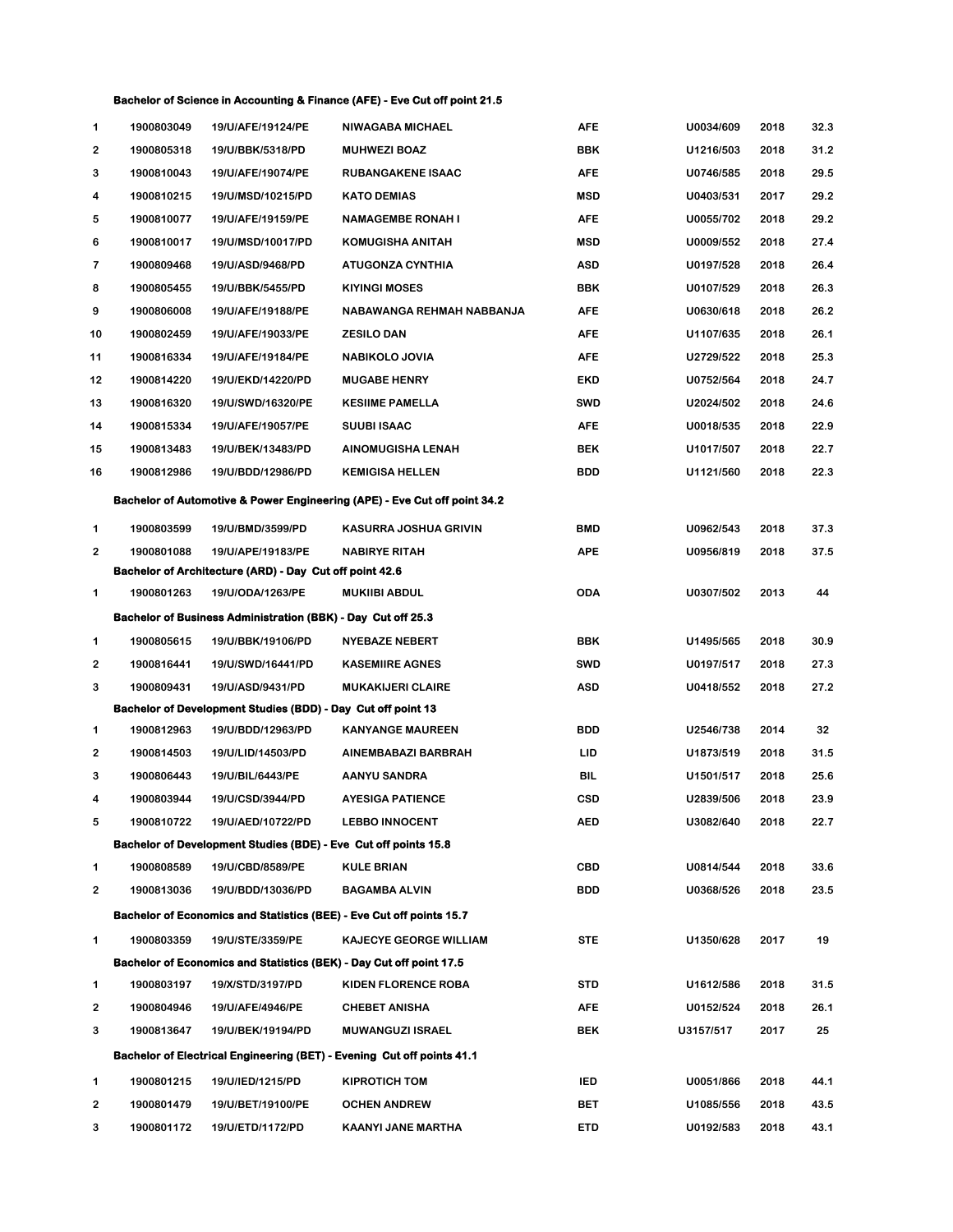| 4              | 1900801460                                                                             | 19/U/BET/19185/PE                                                         | <b>NABIGWO JUMA</b>                                                                | BET        | U0025/573 | 2018 | 42.6 |  |  |  |  |
|----------------|----------------------------------------------------------------------------------------|---------------------------------------------------------------------------|------------------------------------------------------------------------------------|------------|-----------|------|------|--|--|--|--|
| 5              | 1900801361                                                                             | 19/U/BET/19083/PE                                                         | <b>ONEN DANIEL</b>                                                                 | BET        | U0387/751 | 2018 | 41.3 |  |  |  |  |
|                |                                                                                        | <b>Bachelor of Guidance and Counselling (BGD) - Day 15.9</b>              |                                                                                    |            |           |      |      |  |  |  |  |
| 1              | 1900816232                                                                             | 19/U/BGD/19157/PD                                                         | <b>NAMANYA SANDRAH</b>                                                             | <b>BGD</b> | U1141/547 | 2018 | 20.8 |  |  |  |  |
|                | Bachelor of Mechatronics and Biomedical Engineering (BIE) - Eve Cut off points<br>31.6 |                                                                           |                                                                                    |            |           |      |      |  |  |  |  |
| 1              | 1900802964                                                                             | 19/U/BIE/19133/PE                                                         | NASSIWA ALEXANDRINA                                                                | <b>BIE</b> | U0048/881 | 2018 | 33.2 |  |  |  |  |
| 2              | 1900803484                                                                             | 19/U/BIE/19191/PE                                                         | <b>MWEBEMBEZI DAVID</b>                                                            | BIE        | U0052/665 | 2018 | 32.4 |  |  |  |  |
|                |                                                                                        |                                                                           | Bachelor of Interior and Landscape Design (BIL) - Eve Cut off points 20.3          |            |           |      |      |  |  |  |  |
| 1              | 1900806754                                                                             | 19/U/BIL/19156/PE                                                         | <b>NAMARA MUSINGUZI</b>                                                            | BIL        | U1104/524 | 2018 | 24.3 |  |  |  |  |
| $\overline{2}$ | 1900807365                                                                             | 19/U/VAD/7365/PD                                                          | <b>APIO VICTORIA</b>                                                               | VAD        | U0072/531 | 2018 | 22   |  |  |  |  |
|                |                                                                                        | <b>Bachelor of Business Administration (BKE) - Eve Cut off points 6.9</b> |                                                                                    |            |           |      |      |  |  |  |  |
| 1              | 1900805607                                                                             | 19/U/BKE/19146/PE                                                         | NAMYENYA SUMAYA                                                                    | <b>BKE</b> | U0816/501 | 2018 | 31   |  |  |  |  |
| $\mathbf 2$    | 1900805852                                                                             | 19/U/PLD/5852/PD                                                          | <b>AGONDEZE INOCENT ROGERS</b>                                                     | PLD        | U1148/611 | 2018 | 28.7 |  |  |  |  |
| 3              | 1900814945                                                                             | 19/U/MFD/14945/PD                                                         | APILI CHARLOTTE HOPE                                                               | <b>MFD</b> | U0195/521 | 2018 | 24.1 |  |  |  |  |
| 4              | 1900804919                                                                             | 19/U/BKE/19155/PE                                                         | <b>NAMATOVU DESIRE</b>                                                             | <b>BKE</b> | U3331/535 | 2018 | 23.5 |  |  |  |  |
| 5              | 1900806189                                                                             | 19/U/PLE/6189/PE                                                          | <b>AYESIGA MARBLE VIOLA</b>                                                        | <b>PLE</b> | U1470/524 | 2018 | 22.8 |  |  |  |  |
| 6              | 1900809427                                                                             | 19/U/ASD/9427/PD                                                          | <b>MPAATA ISAAC CHRISTOPHER</b>                                                    | ASD        | U0053/868 | 2018 | 22.7 |  |  |  |  |
| 7              | 1900810322                                                                             | 19/U/BKE/19170/PE                                                         | <b>NAKATO SHARIFAH</b>                                                             | <b>BKE</b> | U0174/547 | 2018 | 22.4 |  |  |  |  |
| 8              | 1900808092                                                                             | 19/U/BKE/19176/PE                                                         | <b>NADUNGA JUDITH</b>                                                              | <b>BKE</b> | U3280/526 | 2018 | 20.9 |  |  |  |  |
| 9              | 1900807891                                                                             | 19/U/BKE/19169/PE                                                         | NAKAWANDA JULIAN                                                                   | <b>BKE</b> | U0048/785 | 2018 | 19.2 |  |  |  |  |
| 10             | 1900809963                                                                             | 19/U/BKE/19110/PE                                                         | <b>NUWENYESIGA BRIGHT</b>                                                          | <b>BKE</b> | U2767/556 | 2018 | 18.4 |  |  |  |  |
| 11             | 1900815976                                                                             | 19/U/BKE/19141/PE                                                         | NANSAMBA SAIDA                                                                     | <b>BKE</b> | U0742/548 | 2018 | 17.6 |  |  |  |  |
| 12             | 1900813325                                                                             | 19/U/BKE/19043/PE                                                         | <b>WACHA KEITH</b>                                                                 | <b>BKE</b> | U1121/572 | 2018 | 17   |  |  |  |  |
| 13             | 1900806683                                                                             | 19/U/BKE/19048/PE                                                         | TUKAMUHEBWA JOAN                                                                   | <b>BKE</b> | U1802/562 | 2018 | 16.4 |  |  |  |  |
| 14             | 1900812971                                                                             | 19/U/BKE/19050/PE                                                         | <b>TIVULE BORNFACE GIFT</b>                                                        | <b>BKE</b> | U1624/517 | 2018 | 14.9 |  |  |  |  |
| 15             | 1900815637                                                                             | 19/U/SSD/15637/PD                                                         | <b>AKONGO BRENDA</b>                                                               | <b>SSD</b> | U0839/515 | 2018 | 14.8 |  |  |  |  |
| 16             | 1900810004                                                                             | 19/U/MSD/10004/PD                                                         | <b>AYESIGA ARNOLD</b>                                                              | <b>MSD</b> | U1829/511 | 2014 | 14.6 |  |  |  |  |
| 17             | 1900810003                                                                             | 19/U/MSD/10003/PD                                                         | <b>ACHEN SUSAN MARION</b>                                                          | <b>MSD</b> | U0418/502 | 2018 | 14.2 |  |  |  |  |
| 18             | 1900815499                                                                             | 19/U/BKE/19162/PE                                                         | <b>NALUKWAGO EDITH</b>                                                             | <b>BKE</b> | U1415/558 | 2018 | 14   |  |  |  |  |
| 19             | 1900809423                                                                             | 19/U/BKE/19087/PE                                                         | <b>OLUJU SOLOMON</b>                                                               | <b>BKE</b> | U0512/660 | 2018 | 13.5 |  |  |  |  |
| 20             | 1900802862                                                                             | 19/U/ISE/2862/PE                                                          | <b>GWAZA IBRAHIM</b>                                                               | <b>ISE</b> | U2378/501 | 2018 | 13.2 |  |  |  |  |
| 21             | 1900810006                                                                             | 19/U/BKE/19117/PE                                                         | <b>NSUBUGA DAVIN</b>                                                               | <b>BKE</b> | U0950/506 | 2018 | 12.4 |  |  |  |  |
| 22             | 1900815491                                                                             | 19/U/BKE/19172/PE                                                         | <b>NAKASI SUMAYIYAH</b>                                                            | <b>BKE</b> | U0418/523 | 2018 | 11.7 |  |  |  |  |
| 23             | 1900809977                                                                             | 19/U/MSD/9977/PD                                                          | <b>MANZI JIM</b>                                                                   | <b>MSD</b> | U0957/516 | 2018 | 11.3 |  |  |  |  |
|                | 14.2                                                                                   |                                                                           | Bachelor of Env. Science Technology & Management (BMD) - Day Cut off points        |            |           |      |      |  |  |  |  |
| 1              | 1900803574                                                                             | 19/U/BMD/19039/PD                                                         | <b>WAKIBI GERALD</b>                                                               | <b>BMD</b> | U1903/502 | 2016 | 25.8 |  |  |  |  |
| 2              | 1900810908                                                                             | 19/U/AED/10908/PD                                                         | AKELLO JOVIA                                                                       | <b>AED</b> | U0896/559 | 2018 | 25.3 |  |  |  |  |
|                |                                                                                        |                                                                           | <b>Bachelor of Business Studies with Education (BSE) - Eve Cut off points 10.3</b> |            |           |      |      |  |  |  |  |
| 1              | 1900810206                                                                             | 19/U/MSD/10206/PD                                                         | <b>ATAYO MATHEY</b>                                                                | <b>MSD</b> | U0024/550 | 2018 | 19.8 |  |  |  |  |
| 2              | 1900816528                                                                             | 19/U/BSE/19150/PE                                                         | <b>NAMUJUZI PATRICIA</b>                                                           | BSE        | U2422/526 | 2017 | 14   |  |  |  |  |
| 3              | 1900809865                                                                             | 19/U/BSE/19177/PE                                                         | <b>NABYESERO DIZZY</b>                                                             | BSE        | U1418/526 | 2018 | 13.9 |  |  |  |  |
|                |                                                                                        |                                                                           | Bachelor of Community Based Rehabilitation (CBD) - Eve Cut off points 15.6         |            |           |      |      |  |  |  |  |
| 1              | 1900812673                                                                             | 19/U/CBE/19160/PE                                                         | <b>NAMAE ANNA DEBORAH</b>                                                          | CBE        | U0813/511 | 2014 | 37   |  |  |  |  |
| 2              | 1900807920                                                                             | 19/U/CBD/19092/PD                                                         | <b>OKETAYOT BYRON</b>                                                              | <b>CBD</b> | U0069/701 | 2018 | 23.2 |  |  |  |  |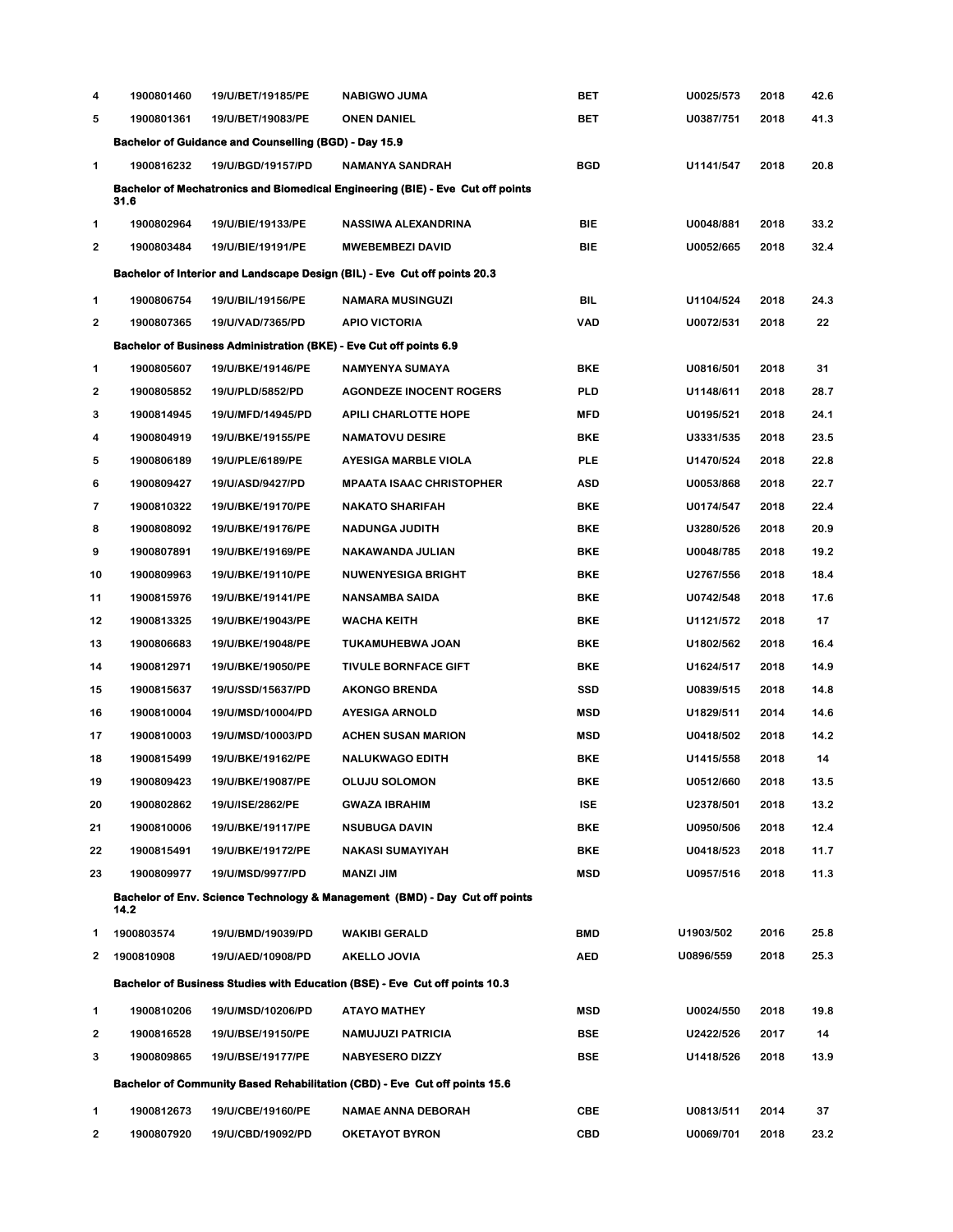|                |            |                                                                              | <b>Bachelor of Computer Graphic Design (CGD) - Eve Cut off points 24.2</b>         |            |           |      |      |
|----------------|------------|------------------------------------------------------------------------------|------------------------------------------------------------------------------------|------------|-----------|------|------|
| 1              | 1900807354 | 19/U/VAD/7354/PD                                                             | AKIDI LOYCE FAITH                                                                  | <b>VAD</b> | U0238/505 | 2018 | 26.1 |
|                |            |                                                                              | <b>Bachelor of Science in Chemical Engineering (CHE) - Day Cut off points 28.7</b> |            |           |      |      |
| 1              | 1900802646 | 19/U/CHE/19167/PE                                                            | <b>NAKIBINGE LUTHER NDAWULA</b>                                                    | <b>CHE</b> | U3462/509 | 2018 | 32   |
| $\mathbf{2}$   | 1900802518 | 19/U/FPD/2518/PD                                                             | <b>CHEPTORIS SANDRA</b>                                                            | <b>FPD</b> | U0017/536 | 2018 | 30.9 |
| 3              | 1900802664 | 19/U/CHE/19123/PE                                                            | <b>NIYOBYOSE ALFRED</b>                                                            | <b>CHE</b> | U0186/533 | 2018 | 30.7 |
|                | 15.6       |                                                                              | Bachelor of Community Development & Social Justice (CSE) - Eve Cut off points      |            |           |      |      |
| 1              | 1900808600 | 19/U/CSE/19080/PE                                                            | <b>ORISHABA TRUCY</b>                                                              | <b>CSE</b> | U0494/566 | 2011 | 27.9 |
| 2              | 1900812383 | 19/U/CSE/19081/PE                                                            | <b>OPIYO REAGAN N/A</b>                                                            | <b>CSE</b> | U0096/732 | 2018 | 22.7 |
| 3              | 1900808732 | 19/U/BGD/8732/PD                                                             | <b>ARINGO BRIDGET ETENDO</b>                                                       | <b>BGD</b> | U0005/537 | 2018 | 22.4 |
| 4              | 1900813221 | 19/U/CSE/19082/PE                                                            | <b>OPEDUN ISAAC JOSEPH</b>                                                         | <b>CSE</b> | U2583/658 | 2018 | 17.4 |
|                |            |                                                                              | Bachelor of Science Technology - Chemistry (CTD) - Day Cut off points 9.7          |            |           |      |      |
| 1              | 1900802097 | 19/U/ESP/2097/PD                                                             | <b>ARINAITWE RONALD</b>                                                            | <b>ESP</b> | U0080/529 | 2018 | 12.4 |
| 2              | 1900803572 | 19/U/CTE/19049/PE                                                            | TUKAHIRWA LYNDA                                                                    | <b>CTE</b> | U0860/633 | 2018 | 13.8 |
|                |            | Diploma in Automobile Engineering (DAE) - Eve Cut off points 19.9            |                                                                                    |            |           |      |      |
| 1              | 1900802957 | 19/U/DAE/19163/PE                                                            | <b>NALUGO HAJJARAH</b>                                                             | <b>DAE</b> | U0055/752 | 2018 | 29.3 |
|                |            | Diploma in Accounting and Finance (DAF) - Eve Cut off points 18.5            |                                                                                    |            |           |      |      |
| 1              | 1900815129 | 19/U/MFD/15129/PD                                                            | <b>MUTESI ALAISHA</b>                                                              | <b>MFD</b> | U0417/615 | 2018 | 23.4 |
|                |            | Diploma in Biomedical Engineering (DBE) - Eve Cut off points 21.4            |                                                                                    |            |           |      |      |
| 1              | 1900803014 | 19/U/ITE/3014/PE                                                             | <b>HABOYA ELISA WAKUBA</b>                                                         | <b>ITE</b> | U0053/517 | 2018 | 26.5 |
| 2              | 1900800910 | 19/U/DWE/910/PE                                                              | <b>BYAMUGABI EDWIN</b>                                                             | <b>DWE</b> | U3263/722 | 2018 | 24.4 |
|                |            |                                                                              | Diploma in Food Processing Technology (DFP)- Day Cut off points 7.8                |            |           |      |      |
| 1              | 1900803619 | 19/U/BMD/3619/PD                                                             | <b>ATUHURA DARLSON</b>                                                             | BMD        | U0238/512 | 2018 | 19.7 |
|                |            |                                                                              | Diploma in Guidance and Counselling (DGC) - Day Cut off points 12.1                |            |           |      |      |
| 1              | 1900806929 | 19/U/DGC/19113/PE                                                            | <b>NUWAHA MACKLINE</b>                                                             | <b>DGC</b> | U1947/596 | 2018 | 13.3 |
|                |            | Diploma in Interior Design (DID) - Day Cut off points 12.1                   |                                                                                    |            |           |      |      |
| 1              | 1900807042 | 19/U/HID/7042/PD                                                             | <b>GINGO ISAAC CAREY</b>                                                           | HID        | U1152/536 | 2018 | 18.6 |
| $\overline{2}$ | 1900807334 | 19/U/DID/19136/PE<br>Diploma in Microfinance (DMF) - Day Cut off points 11.8 | <b>NASAKA WINNIE BWAYO</b>                                                         | DID        | U1502/514 | 2018 | 16.8 |
| 1              | 1900813942 | 19/U/DMF/13942/PE                                                            | <b>BARUGAHARE IGNITIOUS</b>                                                        | <b>DMF</b> | U0839/590 | 2018 | 16.3 |
|                |            |                                                                              | Diploma in Hotel and Institutional Catering (DHC) - Day Cut off points 109         |            |           |      |      |
|                |            |                                                                              |                                                                                    |            |           |      |      |
| 1              | 1900806837 | 19/U/DHC/6837/PE                                                             | <b>MUSIIME JOYOUS JUNIOR</b>                                                       | <b>DHC</b> | U0185/661 | 2018 | 21.4 |
|                |            |                                                                              | Diploma in Refrigeration and Air Conditioning (DRA) - Eve Cut off points 12.1      |            |           |      |      |
| 1              | 1900803006 | 19/U/ITE/3006/PE                                                             | <b>BYARUHANGA EDISON</b>                                                           | <b>ITE</b> | U0026/507 | 2016 | 15.8 |
|                |            |                                                                              | Diploma in Education Secondary - Music (DMU) - Day Cut off points N/A              |            |           |      |      |
| 1              | 1900813818 | 19/U/BPD/13818/PD                                                            | <b>KAKUUMA JULIUS</b>                                                              | <b>BPD</b> | U0181/506 | 2018 | 25.9 |
|                |            |                                                                              | Bachelor of Civil and Building Engineering (ECE) - Eve Cut off points 45.4         |            |           |      |      |
| 1              | 1900800694 | 19/U/BEL/694/PD                                                              | <b>MBABAZI BENJAMIN</b>                                                            | <b>BEL</b> | U0334/657 | 2018 | 47.8 |
|                |            |                                                                              | Bachelor of Civil and Building Engineering (ECW) - Weekend Cut off points 38.5     |            |           |      |      |
| 1              | 1900801160 | 19/U/EME/1160/PE                                                             | <b>MBONIMPA BRIAN</b>                                                              | <b>EME</b> | U0334/740 | 2018 | 43.3 |
| 2              | 1900801210 | 19/U/ECW/19129/WKD                                                           | NATUKUNDA OSBERT                                                                   | ECW        | U0052/671 | 2018 | 42.1 |
| 3              | 1900800728 | 19/U/ECW/19036/WKD                                                           | <b>WANDA RONNIE WINSTON</b>                                                        | ECW        | U1224/988 | 2018 | 41.8 |
| 4              | 1900801191 | 19/U/ECW/19071/WKD                                                           | <b>SEBUUMA ROGERS</b>                                                              | ECW        | U0055/531 | 2015 | 40.8 |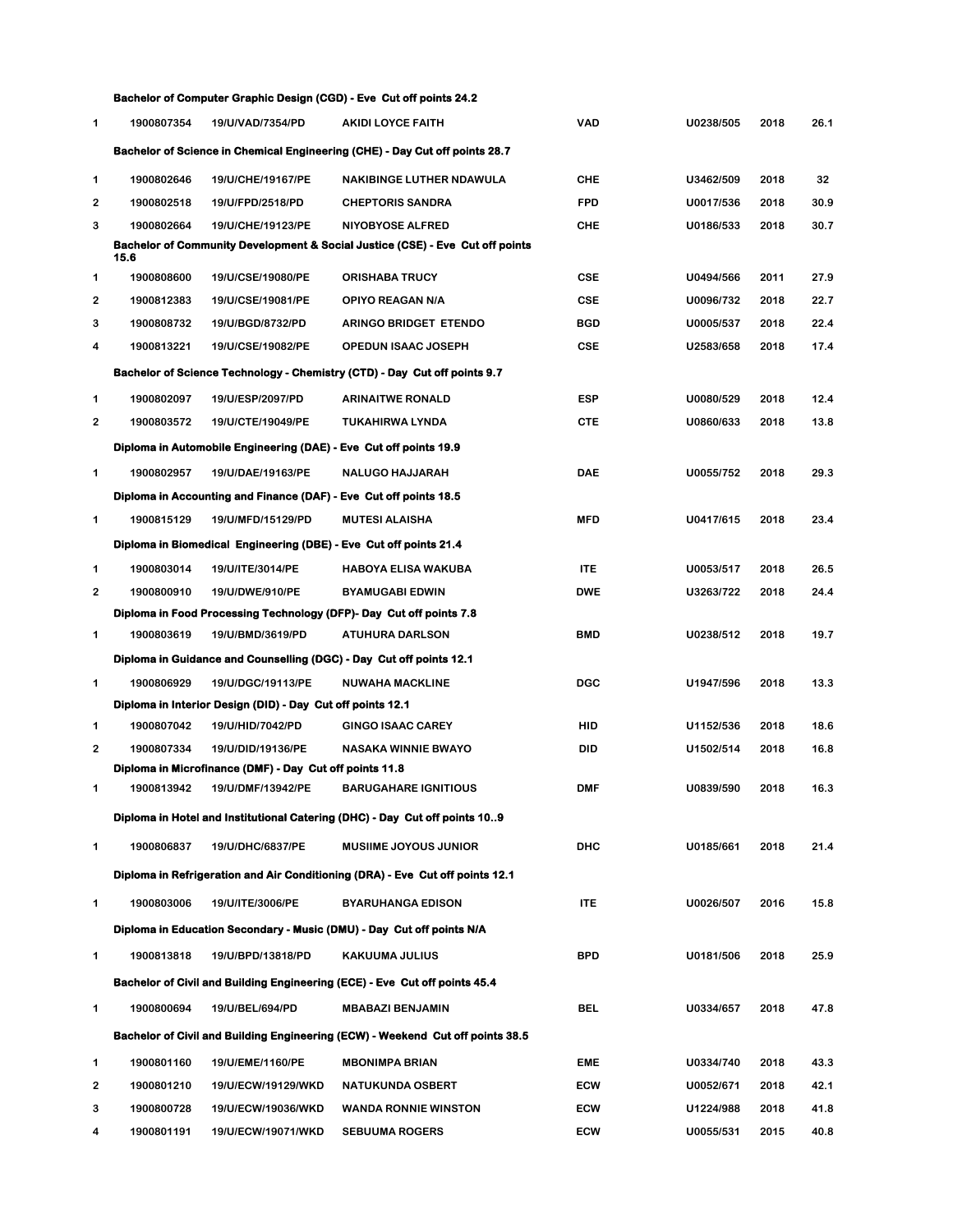| 5                       | 1900802958 | 19/U/ITD/2958/PD                                                | NAMPIJJA ALLEN                                                                      | <b>ECW</b> | U0198/549 | 2018 | 40.7 |
|-------------------------|------------|-----------------------------------------------------------------|-------------------------------------------------------------------------------------|------------|-----------|------|------|
| 6                       | 1900801148 | 19/U/EME/1148/PE                                                | <b>MUTEBI RICHARD</b>                                                               | <b>EME</b> | U0077/935 | 2017 | 40.2 |
| $\overline{\mathbf{r}}$ | 1900803283 | 19/U/ECW/19104/WKD                                              | <b>NYENE MARK ODERA</b>                                                             | <b>ECW</b> | U0064/566 | 2018 | 39.8 |
|                         |            |                                                                 | Bachelor of Environmental Engineering (EED) - Day Cut off points 35.6               |            |           |      |      |
| 1                       | 1900802437 | 19/U/EED/19041/PD                                               | <b>WAFULA EDRINE KOHOLO</b>                                                         | EED        | U0952/549 | 2018 | 35.9 |
|                         |            |                                                                 | <b>Bachelor of Environmental Engineering (EEE) - Eve Cut off points 25</b>          |            |           |      |      |
| 1                       | 1900813414 | 19/U/BEE/13414/PE                                               | <b>MUGIMBA SIMON</b>                                                                | BEE        | U2139/051 | 2016 | 33   |
| $\overline{2}$          | 1900803479 | 19/U/TCD/3479/PD                                                | <b>KATEMBEKO CHRISTOPHER</b>                                                        | <b>TCD</b> | U0068/090 | 2016 | 31.3 |
| 3                       | 1900814927 | 19/U/MFD/14927/PD                                               | <b>AMIO TIMOTHY</b>                                                                 | <b>MFD</b> | U0033/012 | 2015 | 29   |
|                         |            | Bachelor of Arts in Economics (EKD) - Day Cut off 9.5           |                                                                                     |            |           |      |      |
| 1                       | 1900805378 | 19/U/BBK/5378/PD                                                | <b>BALULESEWA GRACE</b>                                                             | <b>BBK</b> | U2962/517 | 2018 | 39.2 |
| 2                       | 1900806072 | 19/U/EKD/19125/PD                                               | NINSIIMA VAINEX                                                                     | <b>EKD</b> | U2113/506 | 2018 | 37.2 |
| 3                       | 1900814056 | 19/U/EKD/14056/PD                                               | <b>AMANYIRE OSCAR</b>                                                               | <b>EKD</b> | U1269/560 | 2018 | 31.1 |
| 4                       | 1900815050 | 19/U/MFD/15050/PD                                               | <b>KIGGUNDU EDRISA</b>                                                              | <b>MFD</b> | U1411/596 | 2018 | 31.1 |
| 5                       | 1900804657 | 19/U/EKD/19158/PD                                               | <b>NAMALE ISABELLA</b>                                                              | <b>EKD</b> | U2594/515 | 2018 | 30.4 |
| 6                       | 1900805317 | 19/U/BBK/5317/PD                                                | ANDAMA BEN                                                                          | <b>BBK</b> | U0169/518 | 2018 | 28.8 |
| $\overline{\mathbf{r}}$ | 1900812163 | 19/U/AEE/12163/PE                                               | <b>ADOTU SAMUEL</b>                                                                 | <b>AEE</b> | U0042/545 | 2017 | 16.8 |
|                         |            | Bachelor of Arts in Economics (EKE) - Eve Cut off points 13.1   |                                                                                     |            |           |      |      |
| 1                       | 1900809895 | 19/U/EKE/19105/PE                                               | <b>NYEKO RICHARD OBWOR</b>                                                          | <b>EKE</b> | U2305/513 | 2018 | 18.2 |
|                         | 39.2       |                                                                 | Bachelor of Mechanical and Manufacturing Engineering (EME) - Eve Cut off points     |            |           |      |      |
| 1                       | 1900801461 | 19/U/EME/19192/PE                                               | <b>MUWONGE RICHSON STEPHEN</b>                                                      | EME        | U0459/618 | 2018 | 43.2 |
|                         |            |                                                                 | <b>Bachelor of Telecommunication Engineering ETE - Eve Cut off points 37.5</b>      |            |           |      |      |
| 1                       | 1900802926 | 19/U/ITD/2926/PD                                                | <b>EKAKA EMMANUEL</b>                                                               | ITD        | U0124/555 | 2018 | 37.5 |
|                         |            |                                                                 | Diploma in Education Secondary - Fine Art (FIN) Day Cut off points 16.8             |            |           |      |      |
| 1                       | 1900806921 | 19/U/FIN/19143/PE                                               | <b>NANKUNDA CHARITY</b>                                                             | <b>FIN</b> | U1542/586 | 2018 | 23.3 |
|                         |            |                                                                 | <b>Bachelor of Hotel and Institutional Catering (HIE) - Eve Cut off points 15.2</b> |            |           |      |      |
| 1                       | 1900810096 | 19/U/MSD/10096/PD                                               | <b>NYOMBI DAVIS</b>                                                                 | <b>MSD</b> | Kyambogo  | HIE  | 25.4 |
| 2                       | 1900811892 | 19/U/HIE/19140/PE                                               | <b>NANSUBUGA RECHEAL MUBIRU</b>                                                     | HIE        | Kyambogo  | HIE  | 24   |
|                         |            | Bachelor of Information Systems (ISD) - Day Cut off points 20.7 |                                                                                     |            |           |      |      |
| 1                       | 1900804994 | 19/U/AFE/4994/PE                                                | <b>BANADA PETER</b>                                                                 | AFE        | U0763/611 | 2018 | 33.1 |
|                         |            |                                                                 | Bachelor of Information Technology and Computing (ITE) - Eve Cut off points 17.8    |            |           |      |      |
| 1                       | 1900801624 | 19/U/CHE/1624/PE                                                | <b>MPANGA MOSES</b>                                                                 | <b>CHE</b> | U0185/573 | 2018 | 28.2 |
| $\overline{2}$          | 1900803499 | 19/U/CFP/3499/PE                                                | <b>BWEBALE SAMUEL</b>                                                               | <b>CFP</b> | U0626/558 | 2018 | 26.3 |
| 3                       | 1900803727 | 19/U/PTD/3727/PD                                                | <b>AGABA EMMANUEL</b>                                                               | PTD        | U0835/508 | 2018 | 23.3 |
|                         |            |                                                                 | Bachelor of Library and Information Science (LID) - Day Cut off points 15.9         |            |           |      |      |
| 1                       | 1900814857 | 19/U/LID/19135/PD                                               | <b>NASSAAZI CALORINE</b>                                                            | LID        | U0409/573 | 2018 | 30.2 |
| $\mathbf{2}$            | 1900816319 | 19/U/SWD/16319/PE                                               | <b>KEMIGISA MEBBLE</b>                                                              | <b>SWD</b> | U0839/534 | 2018 | 20.1 |
|                         |            |                                                                 | Bachelor of Library and Information Science (LIE) - Eve Cut off points 14.8         |            |           |      |      |
| 1                       | 1900809951 | 19/U/MSD/9951/PD                                                | <b>KALYANGO SHAFIK</b>                                                              | <b>MSD</b> | U1172/528 | 2018 | 17.2 |
|                         |            |                                                                 | Diploma in Library and Information Science (LIS) - Eve Cut off points 10.9          |            |           |      |      |
| 1                       | 1900814703 | 19/U/LIE/14703/PE                                               | KUGUMINKIRIZA LEAH                                                                  | LIE.       | U1043/501 | 2018 | 32   |
| 2                       | 1900806826 | 19/U/DHC/6826/PE                                                | KWARIKUNDA BARBRA                                                                   | <b>DHC</b> | U0848/553 | 2017 | 20   |
| 3                       | 1900803086 | 19/U/STB/3086/PD                                                | <b>MUSINGUZI MIKE</b>                                                               | <b>STB</b> | U2071/537 | 2018 | 18.9 |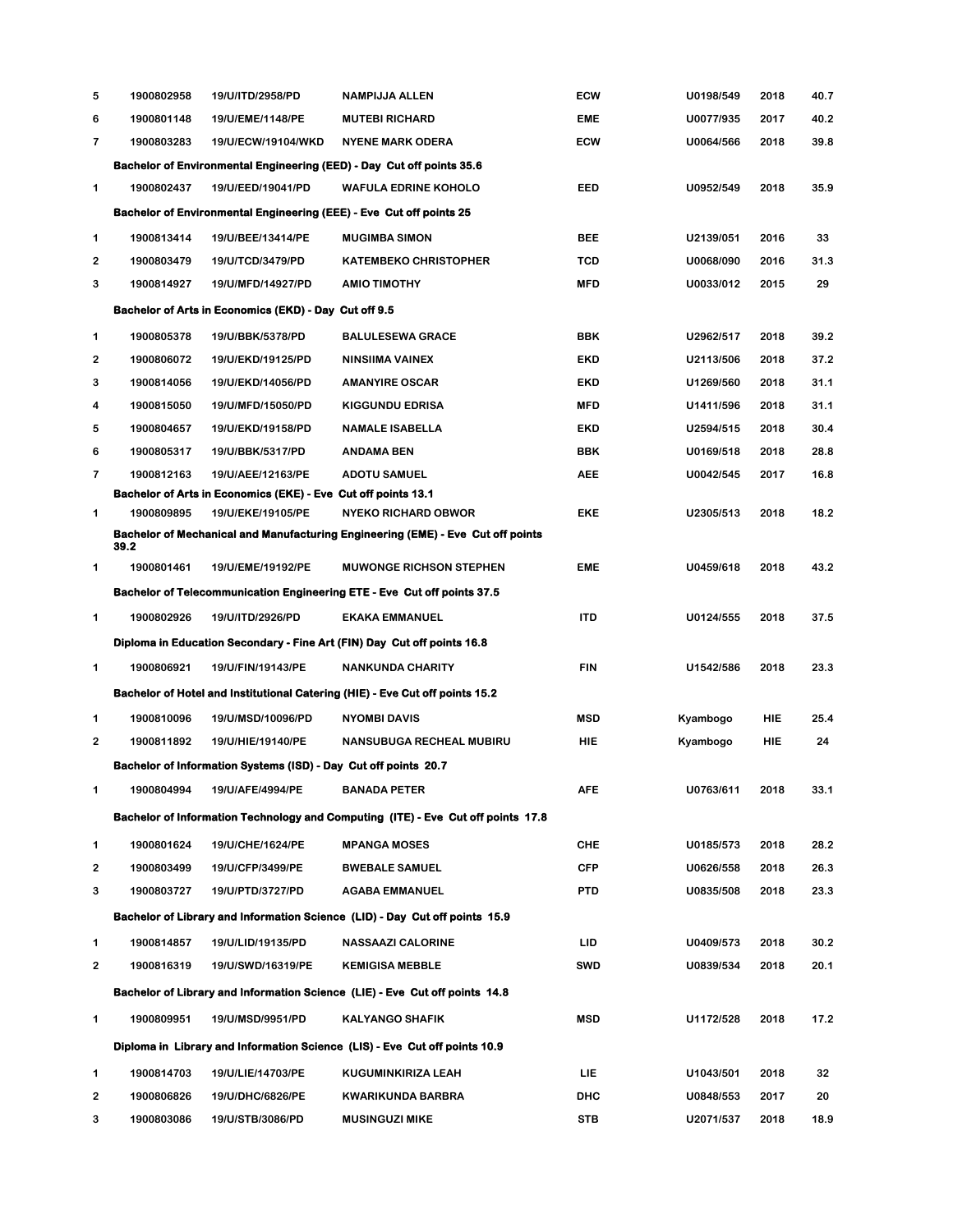| 4 | 1900806972                                                        | 19/U/LIS/19154/PE                                             | <b>NAMBOZO ESTHER</b>                                                            | LIS         | U0923/522 | 2018 | 16.2 |  |  |  |  |
|---|-------------------------------------------------------------------|---------------------------------------------------------------|----------------------------------------------------------------------------------|-------------|-----------|------|------|--|--|--|--|
|   | Bachelor of Microfinance (MFD) - Day Cut off points 19.8          |                                                               |                                                                                  |             |           |      |      |  |  |  |  |
| 1 | 1900809386                                                        | 19/U/MFD/19109/PD                                             | <b>NYAKATO CHRISTINE MUGISA</b>                                                  | <b>MFD</b>  | U1451/606 | 2018 | 27.6 |  |  |  |  |
| 2 | 1900815394                                                        | 19/U/MFE/15394/PE                                             | AINEMBABAZI EDINAH                                                               | <b>MFE</b>  | U0525/527 | 2018 | 18.8 |  |  |  |  |
|   |                                                                   | Bachelor of Microfinance (MFE) - Eve Cut off points 12.7      |                                                                                  |             |           |      |      |  |  |  |  |
| 1 | 1900809934                                                        | 19/U/BKE/9934/PE                                              | BANGI LILIAN                                                                     | BKE         | U2050/502 | 2009 | 26.3 |  |  |  |  |
| 2 | 1900810042                                                        | 19/U/MSD/10042/PD                                             | <b>MUNGOLO PEACE</b>                                                             | <b>MSD</b>  | U1612/574 | 2018 | 16.4 |  |  |  |  |
|   |                                                                   | Bachelor of Management Science (MSD) - Day Cut off points 8.2 |                                                                                  |             |           |      |      |  |  |  |  |
| 1 | 1900805062                                                        | 19/U/MSD/19168/PD                                             | <b>NAKAWEESA RUTH</b>                                                            | <b>MSD</b>  | U0045/524 | 2018 | 25.8 |  |  |  |  |
| 2 | 1900809466                                                        | 19/U/MSD/19120/PD                                             | NOWAMAANI JOEL                                                                   | <b>MSD</b>  | U0160/526 | 2018 | 23.7 |  |  |  |  |
| 3 | 1900806746                                                        | 19/U/MSD/19186/PD                                             | NABBANJA SHAKIRAH                                                                | <b>MSD</b>  | U1107/611 | 2018 | 13.8 |  |  |  |  |
|   |                                                                   | Diploma in Architecture (ODA) - Eve Cut off points 30.0       |                                                                                  |             |           |      |      |  |  |  |  |
| 1 | 1900806713                                                        | 19/U/CGD/6713/PE                                              | <b>KAMUGISHA ALLAN</b>                                                           | <b>CGD</b>  | U2146/568 | 2018 | 38.3 |  |  |  |  |
| 2 | 1900806565                                                        | 19/U/AID/6565/PD                                              | <b>ASIIMWE JONATHAN</b>                                                          | <b>AID</b>  | U1379/540 | 2018 | 30.9 |  |  |  |  |
| 3 | 1900806641                                                        | 19/U/ODA/19130/PE                                             | NATAMBA FRANCIS KYAKA                                                            | <b>ODA</b>  | U0346/566 | 2018 | 30.9 |  |  |  |  |
|   |                                                                   | Diploma in Civil Engineering (ODC) - Eve Cut off points 30.1  |                                                                                  |             |           |      |      |  |  |  |  |
| 1 | 1900801468                                                        | 19/U/SLD/1468/PD                                              | <b>AKANDINDA JOSEPHINE</b>                                                       | SLD         | U0083/705 | 2018 | 38.8 |  |  |  |  |
| 2 | 1900801052                                                        | 19/U/EBE/1052/PE                                              | <b>MUGISHA HASSAN RWENZIGYE</b>                                                  | EBE         | U0387/704 | 2018 | 35.2 |  |  |  |  |
| 3 | 1900801363                                                        | 19/U/ODE/1363/PE                                              | <b>MUGWERI GODFREY</b>                                                           | <b>ODE</b>  | U2339/519 | 2018 | 34.6 |  |  |  |  |
|   | 1900808090                                                        | 19/U/PLDB/8090/PD                                             | <b>MUWANIKA LEONARD PAXTON</b>                                                   | <b>PLDB</b> | U1223/661 | 2018 | 36.5 |  |  |  |  |
|   | Diploma in Electrical Engineering (ODE) - Eve Cut off points 28.4 |                                                               |                                                                                  |             |           |      |      |  |  |  |  |
| 1 | 1900804532                                                        | 19/U/AFD/4532/PD                                              | <b>AJOLO PRECIOUS MERCY</b>                                                      | AFD         | U0801/653 | 2018 | 36.5 |  |  |  |  |
| 2 | 1900803428                                                        | 19/U/ODE/19090/PE                                             | OKOT ELIZABETH ABIGAIL                                                           | ODE         | U2929/578 | 2018 | 30.7 |  |  |  |  |
| 3 | 1900809131                                                        | 19/U/ODE/19070/PE                                             | <b>SEGIRINYA JULIUS</b>                                                          | ODE         | U1451/520 | 2018 | 30.6 |  |  |  |  |
|   |                                                                   |                                                               | Diploma in Mechanical and Production Engineering (ODM) - Eve Cut off points 25.1 |             |           |      |      |  |  |  |  |
| 1 | 1900801089                                                        | 19/U/ODM/19037/PE                                             | WAMARA CALEB JOSHUA                                                              | <b>ODM</b>  | U1224/987 | 2018 | 35.2 |  |  |  |  |
| 2 | 1900802950                                                        | 19/U/ITD/2950/PD                                              | <b>MULIIKA GERALD</b>                                                            | <b>ITD</b>  | U2048/506 | 2018 | 28.1 |  |  |  |  |
| 3 | 1900802728                                                        | 19/U/GPE/2728/PE                                              | <b>KANYIKE NICHOLAS</b>                                                          | GPE         | U1085/604 | 2018 | 28   |  |  |  |  |
| 4 | 1900809610                                                        | 19/U/BKE/9610/PE                                              | <b>EKINU MOSES</b>                                                               | BKE         | U1350/657 | 2018 | 27.2 |  |  |  |  |
|   |                                                                   |                                                               | Diploma in Telecommunication Engineering (ODT) - Eve Cut off points 24.3         |             |           |      |      |  |  |  |  |
| 1 | 1900801376                                                        | 19/U/ODT/19052/PE                                             | <b>TINDYEBWA GILBERT</b>                                                         | ODT         | U0068/661 | 2018 | 25.3 |  |  |  |  |
|   |                                                                   |                                                               | <b>Bachelor of Procurement and Logistics Management (PLD) - Day Cut off 24.3</b> |             |           |      |      |  |  |  |  |
| 1 | 1900804313                                                        | 19/U/AFD/4313/PD                                              | <b>MAHORO JESCA MAJJIMBIRI</b>                                                   | AFD         | U1224/721 | 2018 | 35.6 |  |  |  |  |
| 2 | 1900809459                                                        | 19/U/PLD/19148/PD                                             | <b>NAMUTEBI SHIFAH</b>                                                           | <b>PLD</b>  | U1288/605 | 2018 | 25   |  |  |  |  |
|   |                                                                   | Learning Centre - Day Cut off points 10.5                     | <b>Bachelor of Procurement and Logistics Management (PLDS) Tenable at Soroti</b> |             |           |      |      |  |  |  |  |
| 1 | 1900808708                                                        | 19/U/BGD/8708/PD                                              | <b>AMUSO FRIDAH</b>                                                              | <b>BGD</b>  | U0024/692 | 2018 | 15   |  |  |  |  |
|   |                                                                   |                                                               | Bachelor of Procurement and Logistics Management (PLE) - Eve Cut off points 15.7 |             |           |      |      |  |  |  |  |
| 1 | 1900805267                                                        | 19/U/PLE/19068/PE                                             | SHISA LINTINA                                                                    | <b>PLE</b>  | U1035/562 | 2018 | 29.1 |  |  |  |  |
| 2 | 1900816384                                                        | 19/U/SWD/16384/PD                                             | <b>AKOT EDINA</b>                                                                | <b>SWD</b>  | U1104/573 | 2018 | 23.1 |  |  |  |  |
| 3 | 1900810143                                                        | 19/U/MSD/10143/PD                                             | <b>MALIAMA CONSY ROSE</b>                                                        | <b>MSD</b>  | U3260/505 | 2018 | 22.9 |  |  |  |  |
| 4 | 1900815342                                                        | 19/U/PLE/19055/PE                                             | TAYEBWA MARTIN BLAIR                                                             | <b>PLE</b>  | U1998/642 | 2018 | 22.6 |  |  |  |  |
| 5 | 1900810081                                                        | 19/U/MSD/10081/PD                                             | KOLYANGA TIMOTHY                                                                 | <b>MSD</b>  | U0055/716 | 2018 | 21.5 |  |  |  |  |
| 6 | 1900813139                                                        | 19/U/PLE/19060/PE                                             | <b>SSEMPIJJA ERIC</b>                                                            | <b>PLE</b>  | U0492/530 | 2018 | 16.1 |  |  |  |  |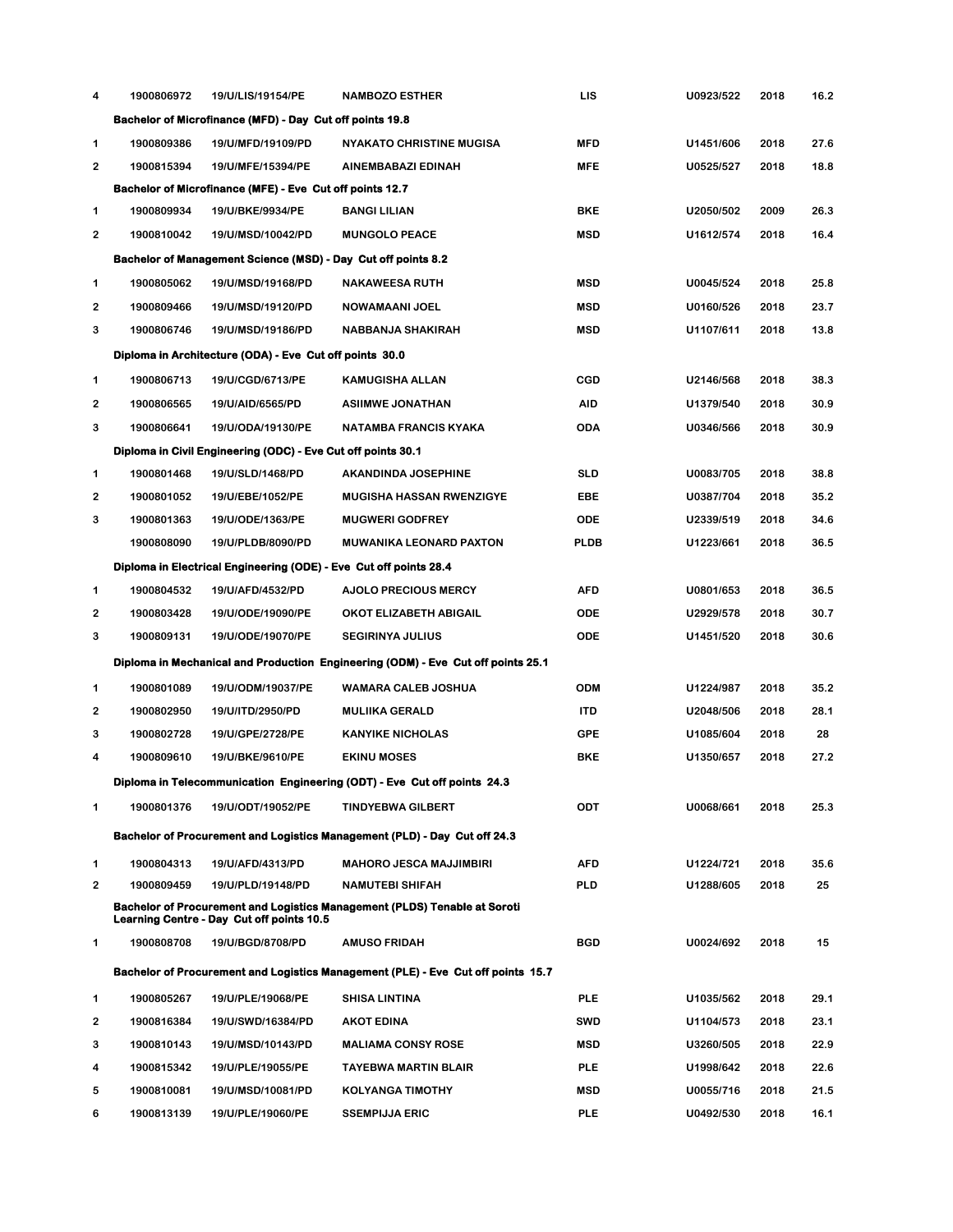| Bachelor of Surveying and Land Information Systems (SLD) - Day. Cut off points |  |
|--------------------------------------------------------------------------------|--|
| 43.5                                                                           |  |

| 1              | 1900801976                                                                         | 19/U/ESE/1976/PD                                                    | <b>ETALU EMMANUEL</b>                                                             | <b>ESE</b>  | U1373/546 | 2018       | 43.7 |  |  |  |
|----------------|------------------------------------------------------------------------------------|---------------------------------------------------------------------|-----------------------------------------------------------------------------------|-------------|-----------|------------|------|--|--|--|
|                | Bachelor of Surveying and Land Information Systems (SLE) - Eve Cut off points 38.7 |                                                                     |                                                                                   |             |           |            |      |  |  |  |
| 1              | 1900803164                                                                         | 19/U/STD/3164/PD                                                    | <b>BUSOBOZI DERRICK</b>                                                           | <b>STD</b>  | U0070/518 | 2018       | 43   |  |  |  |
| $\overline{2}$ | 1900802058                                                                         | 19/U/SLE/19073/PE                                                   | <b>RUYONGA MARK</b>                                                               | <b>SLE</b>  | U0169/628 | 2018       | 39.3 |  |  |  |
|                |                                                                                    |                                                                     | Diploma in Sign Language & Interpreting) - (SLI) Eve Cut off points 11.9          |             |           |            |      |  |  |  |
| 1              | 1900810442                                                                         | 19/U/SLI/19054/PD                                                   | <b>TENDO LAILAH</b>                                                               | <b>SLI</b>  | U0850/533 | 2018       | 31.6 |  |  |  |
|                |                                                                                    | Bachelor of Arts in Social Sciences (SSD) - Day Cut off points 14.7 |                                                                                   |             |           |            |      |  |  |  |
| 1              | 1900808479                                                                         | 19/U/ACD/8479/PD                                                    | <b>AINEBYOONA PATIENCE</b>                                                        | <b>ACD</b>  | U3408/503 | 2018       | 31.1 |  |  |  |
| 2              | 1900813169                                                                         | 19/U/BDD/13169/PD                                                   | <b>BALUUNGI MARIAM NGOBYA</b>                                                     | <b>BDD</b>  | U1107/596 | 2018       | 26.6 |  |  |  |
| 3              | 1900811390                                                                         | 19/U/AED/11390/PD                                                   | <b>AYESIGA RUTH</b>                                                               | <b>AED</b>  | U0141/505 | 2018       | 24.5 |  |  |  |
| 4              | 1900813292                                                                         | 19/U/BDE/13292/PE                                                   | <b>MUSIIMENTA DENIS</b>                                                           | <b>BDE</b>  | U1443/559 | 2018       | 24.4 |  |  |  |
| 5              | 1900810034                                                                         | 19/U/SSD/19096/PD                                                   | <b>OGERO IVAN</b>                                                                 | <b>SSD</b>  | U1964/552 | 2018       | 23.1 |  |  |  |
| 6              | 1900815523                                                                         | 19/U/SSD/19127/PD                                                   | NDYAMUHAKI ISABELLA                                                               | <b>SSD</b>  | U0493/521 | 2018       | 22   |  |  |  |
|                | 1900807278                                                                         | 19/U/TAD/7278/PE                                                    | <b>MAKANGA MARY GORRETT</b>                                                       | <b>TAD</b>  | U0909/694 | 2018       | 15.5 |  |  |  |
|                |                                                                                    | Bachelor of Arts in Social Sciences (SSE) - Eve Cut off points 15.0 |                                                                                   |             |           |            |      |  |  |  |
| 1              | 1900803816                                                                         | 19/U/AAD/3816/PD                                                    | <b>KIRABIRA HARRIET</b>                                                           | <b>AAD</b>  | U2877/609 | 2018       | 25.1 |  |  |  |
| 2              | 1900816175                                                                         | 19/U/SSE/16175/PE                                                   | <b>LOBUR STEPHEN</b>                                                              | <b>SSE</b>  | U2223/533 | 2018       | 22.3 |  |  |  |
| 3              | 1900810863                                                                         | 19/U/SSE/19171/PE                                                   | <b>NAKATE ELIZERBETH</b>                                                          | <b>SSE</b>  | U0036/539 | 2018       | 21.6 |  |  |  |
| 4              | 1900808784                                                                         | 19/U/BGD/8784/PD                                                    | <b>GALE MORA CONSOLATE</b>                                                        | <b>BGD</b>  | U2731/524 | 2018       | 21   |  |  |  |
|                |                                                                                    | Bachelor of Science Statistics (STD) - Day Cut off points 16.0      |                                                                                   |             |           |            |      |  |  |  |
| 1              | 1900802561                                                                         | 19/U/GPD/2561/PD                                                    | AINOMUGISHA BRIAN KABAJA                                                          | <b>GPD</b>  | U1661/552 | 2018       | 34.1 |  |  |  |
| 2              | 1900813602                                                                         | 19/U/BEK/13602/PD                                                   | <b>KUTEESA SHARON</b>                                                             | <b>BEK</b>  | U0109/559 | 2018       | 21.4 |  |  |  |
| 3              | 1900813471                                                                         | 19/U/BEK/13471/PD                                                   | <b>AHABWE TIMOTHY</b>                                                             | <b>BEK</b>  | U2474/691 | 2018       | 21   |  |  |  |
|                |                                                                                    | Bachelor of Science Statistics (STE) - Eve Cut off points 9.4       |                                                                                   |             |           |            |      |  |  |  |
| 1              | 1900801846                                                                         | 19/U/DCK/1846/PD                                                    | <b>LUBEGA BRUNO RODNEY</b>                                                        | <b>DCK</b>  | Kabale    | <b>STE</b> | 27   |  |  |  |
|                |                                                                                    |                                                                     | Bachelor of Social Work and Social Administration (SWD) - Day Cut off points 13.5 |             |           |            |      |  |  |  |
| 1              | 1900815138                                                                         | 19/U/SWD/19189/PD                                                   | <b>NABALI PHIONAH</b>                                                             | <b>SWD</b>  | U2160/572 | 2018       | 32.7 |  |  |  |
| 2              | 1900808061                                                                         | 19/U/PLDB/8061/PD                                                   | <b>KADUULI ARTHUR</b>                                                             | <b>PLDB</b> | U2444/510 | 2018       | 30.3 |  |  |  |
| 3              | 1900815006                                                                         | 19/U/MFD/15006/PD                                                   | <b>EBINE SETH</b>                                                                 | <b>MFD</b>  | U1447/509 | 2018       | 30.8 |  |  |  |
| 4              | 1900815375                                                                         | 19/U/SWD/19035/PD                                                   | <b>WANI LEVI</b>                                                                  | <b>SWD</b>  | U3385/597 | 2018       | 23.6 |  |  |  |
| 5              | 1900807113                                                                         | 19/U/SWD/19111/PD                                                   | NUWASIIMA EVALYNE                                                                 | <b>SWD</b>  | U0183/586 | 2018       | 20.1 |  |  |  |
|                |                                                                                    |                                                                     | Bachelor of Textile and Apparrel Design (TAD) - Eve Cut off points 16.4           |             |           |            |      |  |  |  |
| 1              | 1900806966                                                                         | 19/U/TAD/19190/PE                                                   | NABAKEMBO JOVIA                                                                   | TAD         | U0798/558 | 2018       | 24.3 |  |  |  |
| $\overline{2}$ | 1900807436                                                                         | 19/U/VAD/7436/PD                                                    | <b>MUGAMBWA MOSES</b>                                                             | <b>VAD</b>  | U1034/544 | 2018       | 23.9 |  |  |  |
| 3              | 1900808124                                                                         | 19/U/TAD/19032/PE                                                   | <b>ZZIWA KENNETH</b>                                                              | <b>TAD</b>  | U3453/524 | 2018       | 18.1 |  |  |  |
|                |                                                                                    |                                                                     | Diploma in Textile and Fabric Decoration (TEX) - Eve Cut off points 11.5          |             |           |            |      |  |  |  |
| 1              | 1900806455                                                                         | 19/U/BIL/6455/PE                                                    | <b>AMPURIRE BRUCE</b>                                                             | BIL         | U0333/601 | 2018       | 20.7 |  |  |  |
|                | points 12.0                                                                        |                                                                     | Bachelor of Voc. Studies in Art and Design with Education (VAD) - Day Cut off     |             |           |            |      |  |  |  |
| 1              | 1900806551                                                                         | 19/U/AID/6551/PD                                                    | AHEREZA MARY PRIMA                                                                | <b>AID</b>  | U0197/597 | 2018       | 32.3 |  |  |  |
| 2              | 1900811968                                                                         | 19/U/VAD/19069/PD                                                   | <b>SENTONGO DIMBA ALI</b>                                                         | <b>VAD</b>  | U2374/530 | 2018       | 28.9 |  |  |  |
| 3              | 1900806697                                                                         | 19/U/CGD/6697/PE                                                    | <b>AKHUWA LEVITICUS</b>                                                           | <b>CGD</b>  | U0896/564 | 2018       | 26.5 |  |  |  |
| 4              | 1900807011                                                                         | 19/U/VAD/19103/PD                                                   | <b>NYENJE PATRICK</b>                                                             | VAD         | U3298/507 | 2017       | 25.8 |  |  |  |
|                |                                                                                    |                                                                     |                                                                                   |             |           |            |      |  |  |  |